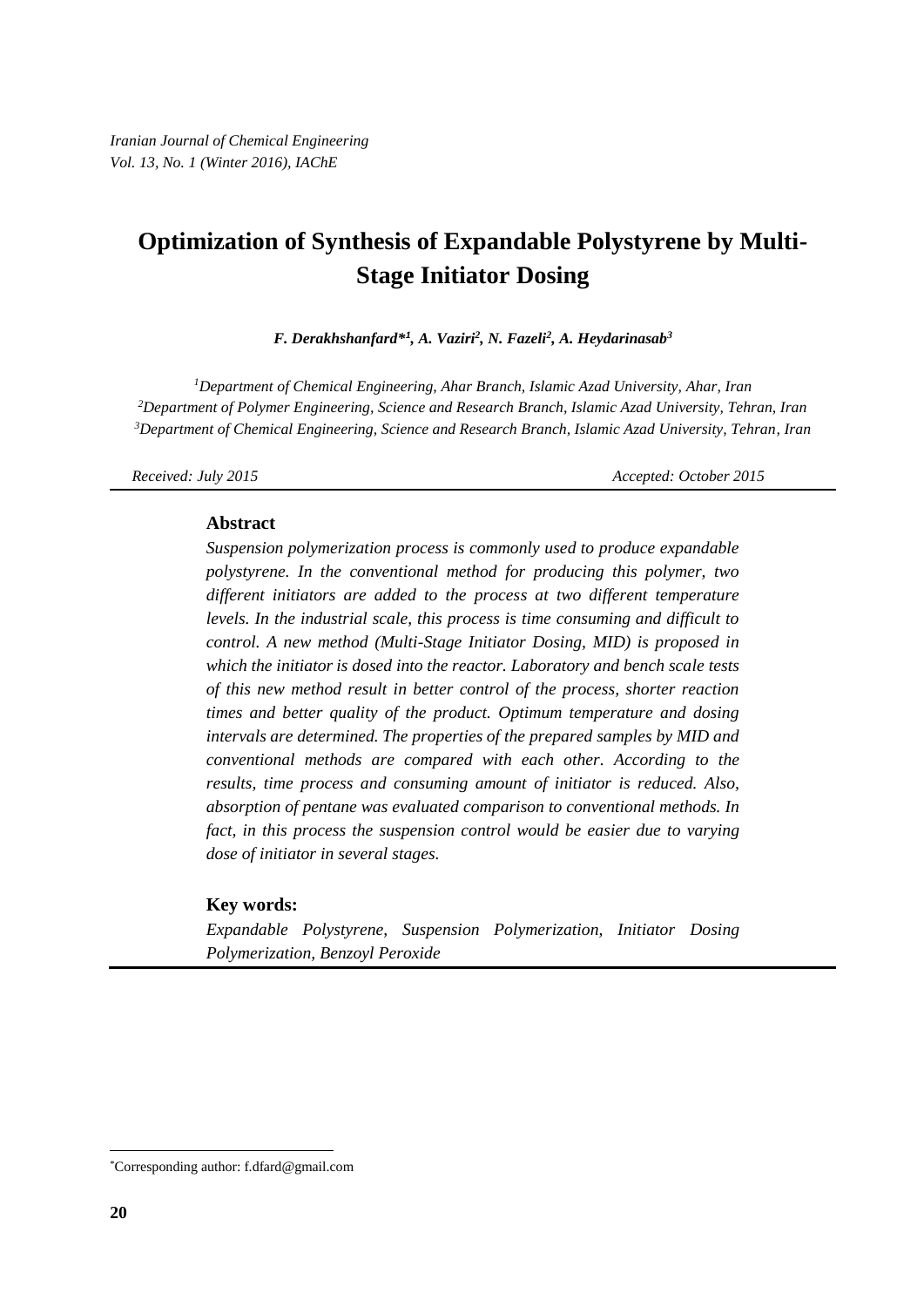# **1. Introduction**

Suspension polymerization is an important heterogeneous polymerization technology used to produce specialty polymer granules. It is particularly suited to the production of polymer beads, typically in the range of 5- 1000 µm [1]. Some of the main commercial resins produced by suspension polymerization processes are styrenic resins, such as general purpose polystyrene, expandable polystyrene (EPS), high-impact polystyrene (HIPS), poly (styreneacrylonitrile) (SAN), poly (acrylonitilebutadiene-styrene) (ABS) and styrenic ionexchange resins. These polymers are widely used in thermal insulation, packaging and architectural structures [2-4].

The process for production of expandable polystyrene by suspension polymerization of styrene with the addition of blowing agents (usually Pentane gas) is well known. This process results in the formation of polymer beads containing pentane as a blowing agent [5,6].

In the conventional industrial process EPS is produced using two different initiators, added at two different temperature levels, based on their half-life at the corresponding temperature. Benzoyl peroxide (BPO) is frequently used as the initiator of the first stage at a reaction temperature of between about 86°C and 92°C. Other initiators used include peroxy-2-ethylhexanoate, tert-butyl peroxy-2 ethylhexanoate, tert-amyl and 2, 5-dimethyl-2, 5-di (2 - ethylhexanoylperoxy) hexane [7]. Initiators such as tertbutyl benzoyl peroxide, tert-butyl phosphate (TBP) or dicumyl peroxide (DCP) are widely used for

the high temperature second stage, which occurs between 115°C and 135°C. It should be noted, the second stage is usually a finishing step for minimizing the amount of residual monomer in the final EPS product [7].

In an industrial procedure both initiators are fed to the reactor from the very beginning. First stage polymerization lasts 4 h at a temperature of 90°C. Then, pentane is added to the system as a blowing agent and the temperature is increased to 130°C to initiate the second stage polymerization which lasts about 5 hours [8]. This process suffers from long process times and difficulties in the control of the polymerization process.

Precedence exists where initiator dosing has been successful in improving similar polymerization processes. For example, a process for the polymerization of styrene in the presence of brominated flame retardant is provided [9-12] during which the negative impact of the retardant agents on the molecular weight of polystyrene is corrected and a suitable molecular weight distribution is achieved [13-15]. Initiator dosing method is also successfully used in the production process of vinyl chloride copolymerization with vinyl acetate, ethylene, propylene, and styrene acrylonitrile [16-19]

In the present work, Multi-Stage Initiator Dosing (MID) is used in bench scale tests. The number of dosings and the dosing interval are optimized to achieve desirable number and weight average molecular weight, mechanical strength, residual monomer concentration and grain size distribution of the polymer product.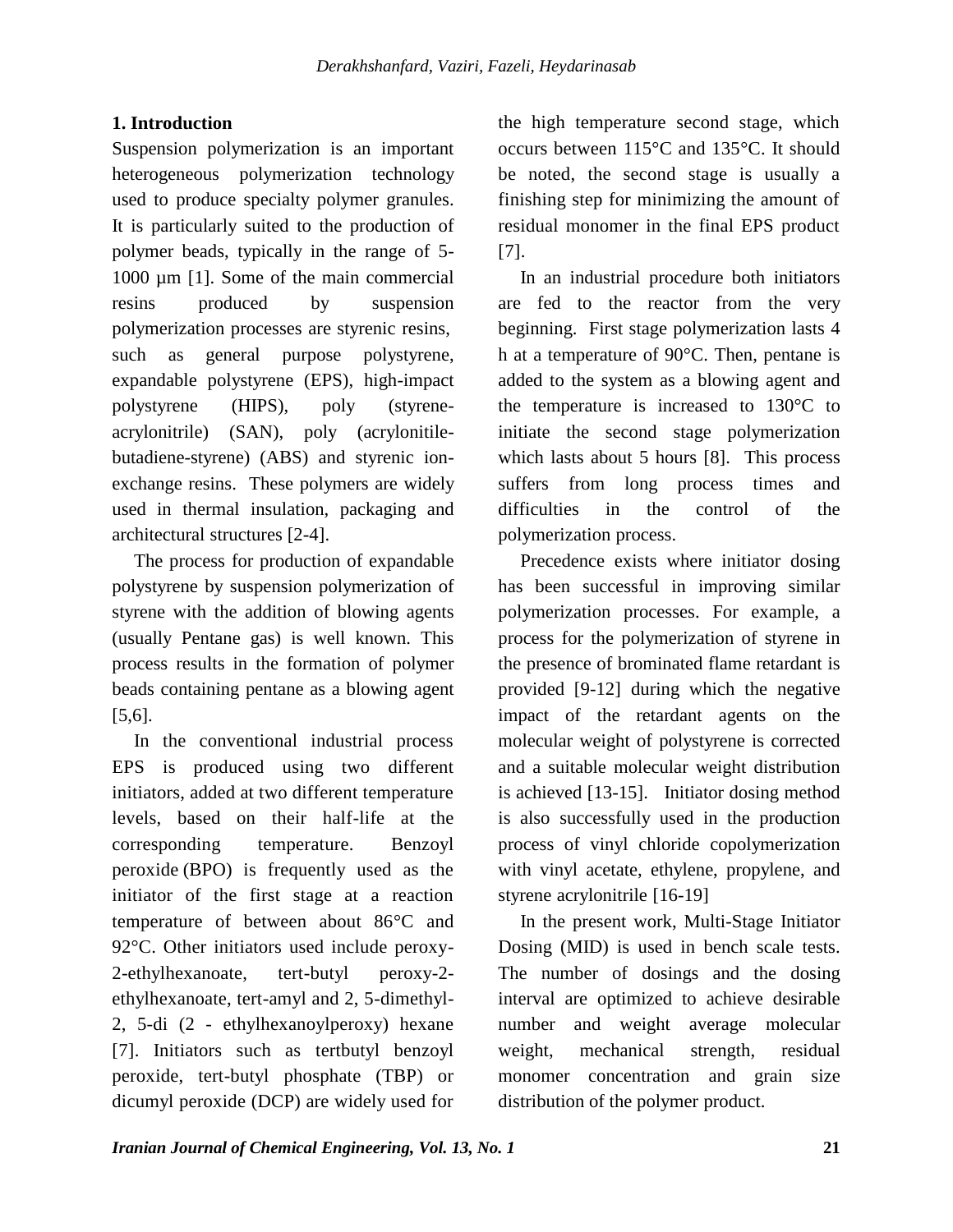#### **2. Materials and methods**

# **2-1. Materials**

Styrene (monomer-purity 99.7%), Pentane (blowing agent- pentane 99%) and deionized water (suspension media) were obtained from Tabriz Petrochemical Company. Reagent grade Calcium Phosphate  $(M_w=310.18)$ g/mol), Polyvinyl Alcohol  $(M_w=47000$  and 98% hydrolyzed), Benzoyl Peroxide and tert-Butyl Benzoyl Peroxide were purchased from Merck.

# **2-2. Equipment**

The laboratory setup used in this work consisted of a 5 L stainless steel Buchi reactor equipped with baffles, thermostatically controlled hot oil jacket, with a three blade mixer. Dosing pump supplied the initiator to the reactor at the programmed time and dose. The reactor is equipped with a discharge valve at the bottom.

Varian 3800CP Gas Chromatographer was used to determine the percentage of pentane absorbed and the concentration of monomer remaining in the samples. Testing was conducted in accordance with ASTM 5135. Grain size analysis of the two products was carried out on the Retch AS-200 Grain Size Analyzer equipped with a series of sieves with the following meshes: 0.315, 0.5, 0.71, 1, 1.8 and 2.5. Typical samples are poured on the top sieve and after shaking the sieves the accumulated amount of grains on each sieve is collected and weighed. The mechanical strength of the prepared blocks, was tested using a Zwick Roll (model TI-FR010THA50) Germany according to ASTM 1621. The number and weight average molecular weights and polydispersity of the samples were measured by an Agilent 1100 gel permeation chromatography (GPC) system equipped with a refractive index detector. China Caution optical microscope Model NSZ-810 with a magnification of 150X was used to study cell structure.

# **2-3. Method of polymerization**

The following methods were used:

Conventional method: 2400 g of water was charged into a 5-litre reactor, followed by 5.6 g (0.0181 mol) of tricalcium phosphate and 1600 g (15.385 mol) of styrene monomer. The reaction mixture was stirred at 360 rpm. When the reactor temperature reached to 40°C, 2.26 g (0.01164 mol) of tert-butyl benzoyl peroxide and 5.93 g (0.02448 mol) of benzoyl peroxide were added to the mixture. The temperature was further increased to 90°C at a rate of 0.83°C/min and kept at 90°C for 4 h.

During this "low temperature" polymerization" stage, the size and growth of the particles were regularly checked because during this stage, the risk of agglomeration of polymer beads existed, which might result in formation of two-phase system or undesirable lumps. At the end of the 4 hperiod of the low temperature polymerization, 11.5 g (2.4468\*10-4 mol) of polyvinyl alcohol (5wt%) followed by 128 g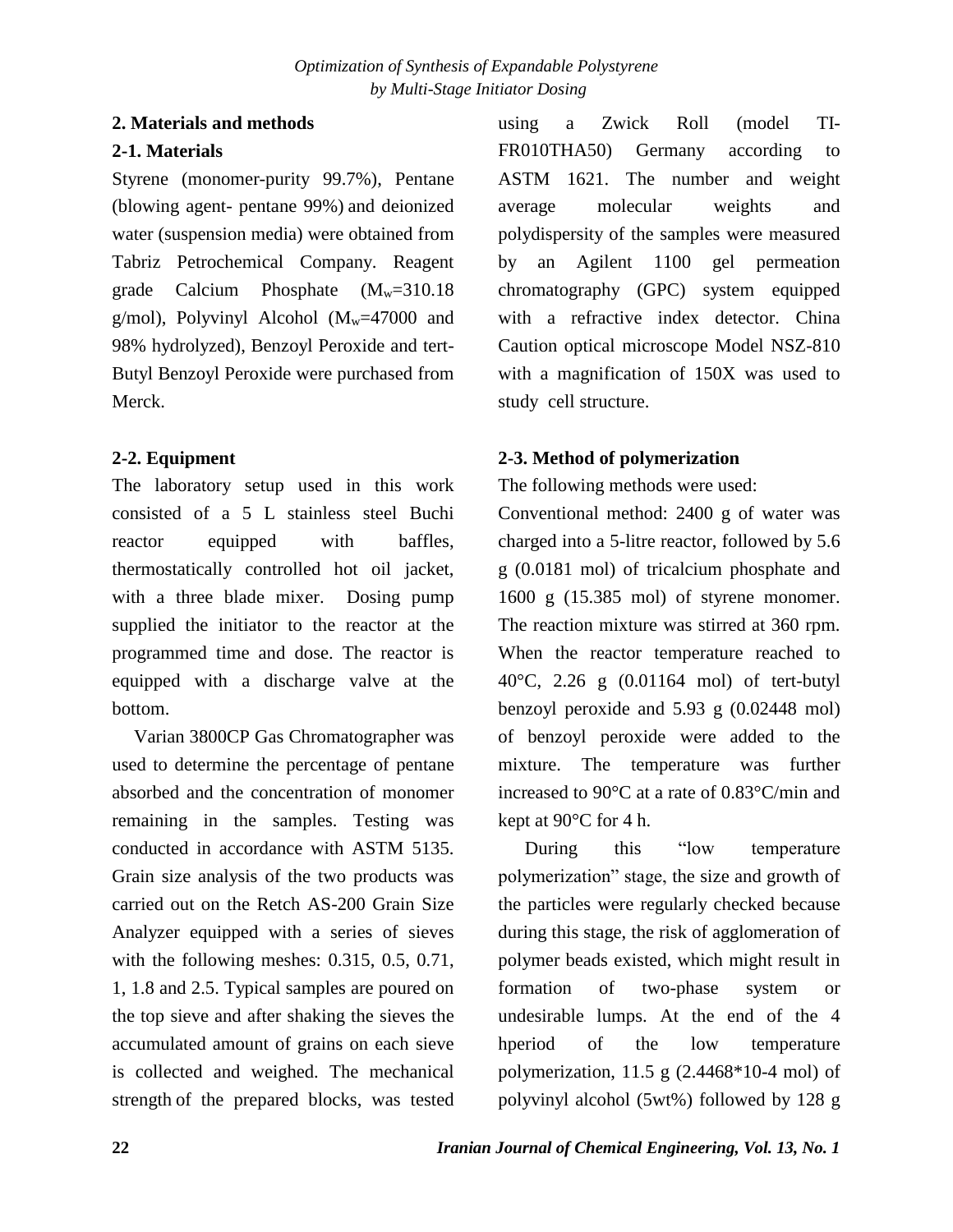(1.7741 mol) of pentane was added and the temperature was increased to 120°C at a rate of 0.5°C/min (7bar). It should be noted that the boiling point of the deionized Water in 7 bar pressure is equal to 164.97˚C. The reactor was kept at 120°C for 5 h and subsequently cooled to room temperature. It took about 1 hour for the temperature of the reactor to reach room temperature. Finally, the reactor was evacuated and polymer beads were filtered, washed with deionized water and dried.

Multi-Stage initiator dosing method: The equipment and materials were similar to those described for the conventional method. 2400 g of water, 5.6 g (0.0181 mol) of tricalcium phosphate, 11.5 g (2.4468\*10-4 mol) of polyvinyl alcohol (5wt%) and 1491 g (14.3365 mol) of styrene monomer were charged into the reactor. The temperature was increased to 85°C at a rate of 1.083°C/min. Then the initiator solution (containing 4.448) g (0.01836 mol) benzoyl peroxide in 109 g (1.048 mol) styrene) was equally divided into 12 parts and charged at the specified dosing intervals and temperatures to the reactor (according to Table 1).

At the end of the so-called "low temperature polymerization stage", 128 g (1.7741 mol) of pentane and 2.26 g (0.01164 mol) of tert-butyl benzoyl peroxide as the initiator of the second stage were added. The reaction mixture was heated to 120ºC at a rate of 0.33°C/min, and polymerization was continued for 2.5 h (7 bar).

#### **3. Results and discussion**

# **3-1. Determination of the optimal number of stages and the time interval between initiator dosing**

In the conventional EPS production method, the typical monomer conversion in the first stage is about 50% [20-24]. A lower conversion results in a sticky paste and higher conversions result in low absorption of pentane in the following stage. Using the proposed initiator dosing procedure we were able to obtain 70% monomer conversion at the end of first phase [8]. The results of the initiator dosing experiments are summarized in Table 1. As can be seen in this table, in experiments 1 to 7, the percentage conversion of monomer at the end of the first phase was very high. The high conversion rate will result in lower absorption of the blowing agent, pentane (Note the results of test 7). In experiment 8 we tried changing the value of initiator, dosing intervals and reducing the time interval to 15 minutes, in order to achieve lower conversion in the first stage. Experiments 9 and 10 are conducted to ensure the reproducibility of the experiment 8. Experiments 11 to 15 use the same conditions as experiment 8, with the second stage carried out fully to the end. Experiments 12 to 15 have been carried out to check the repeatability of test 11. According to the results obtained, operational conditions of test 8 were considered as the optimal conditions in multiple stages dosing method.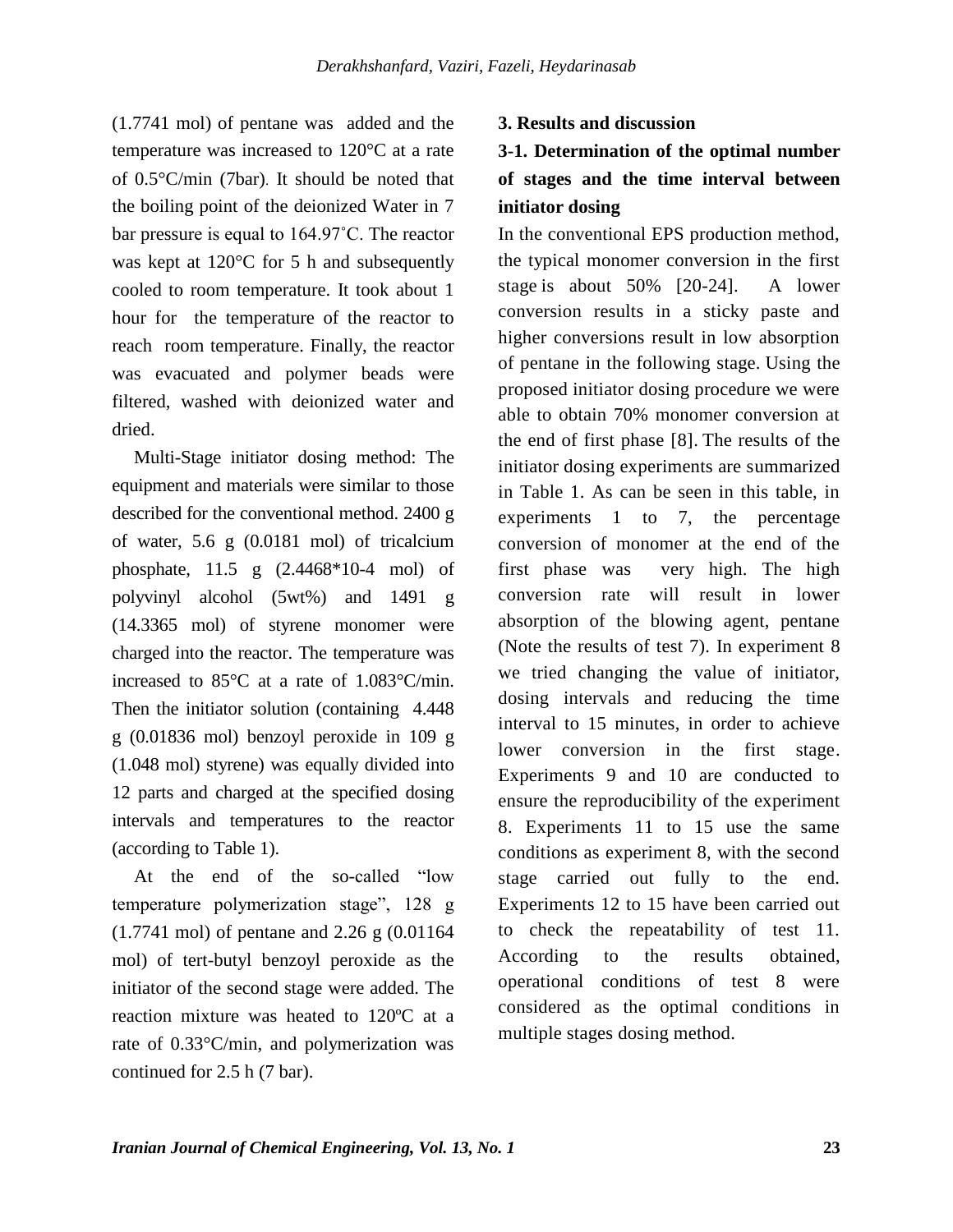### *Optimization of Synthesis of Expandable Polystyrene by Multi-Stage Initiator Dosing*

#### **Table 1**

|  | Measured and Calculated data of the experiments [25]. |  |  |  |  |  |
|--|-------------------------------------------------------|--|--|--|--|--|
|--|-------------------------------------------------------|--|--|--|--|--|

|                | Molar ratio<br>of initiator<br>consumed | Total time<br>of the | Temperature        |                      | Measured<br>monomer | Total<br>time of<br>the  | Measured<br>monomer<br>conversio | pentane  |
|----------------|-----------------------------------------|----------------------|--------------------|----------------------|---------------------|--------------------------|----------------------------------|----------|
| Experiment     | in dosing                               | first stage          | for each of        | Time interval        | conversion          | second                   | n at the                         | Percent  |
| No.            | method to                               | of the               | the 12 stages      | between dosing       | at the end          | stage of                 | end of                           | absorbed |
|                | that of                                 | polymeriz            | of initiator       |                      | of the first        | the                      | the                              | to       |
|                | convention                              | ation (h)            | dosing $(C)$       |                      | stage               | polymeri                 | second                           | polymer  |
|                | al method                               |                      |                    |                      |                     | zation (h)               | stage                            |          |
|                |                                         |                      | 85,89,94.5,99,10   | First 9 injections,  |                     |                          |                                  |          |
|                |                                         |                      | 4,109.5,           | every 15 minutes.    |                     |                          |                                  |          |
| $\mathbf{1}$   | $\mathbf{1}$                            | $\overline{4}$       | 104,109.5 Other    | The other shots      | 84.13               |                          |                                  |          |
|                |                                         |                      | shots at 110       | every 30 minutes.    |                     |                          |                                  |          |
|                |                                         |                      | 85,90,95,100,105   | First 11 injections, |                     |                          |                                  |          |
|                |                                         |                      |                    | every 15 minutes.    |                     |                          |                                  |          |
| $\overline{c}$ | $\mathbf{1}$                            | 3.5                  | Other shots at     | The other shots      | 83.81               |                          |                                  |          |
|                |                                         |                      | 110                | every 30 minutes.    |                     |                          |                                  |          |
|                |                                         |                      | 85,90,95,100,105   | First 11 injections, |                     |                          |                                  |          |
|                |                                         |                      |                    | every 15 minutes.    |                     |                          |                                  |          |
| 3              | 0.8                                     | 3.5                  | Other shots at     | The other shots      | 72.83               |                          |                                  |          |
|                |                                         |                      | 110                | every 30 minutes.    |                     |                          |                                  |          |
|                |                                         |                      | 85,98              |                      |                     |                          |                                  |          |
| $\overline{4}$ | 0.8                                     | 3                    | Other shots at     | Every 15 minutes     | 72.07               |                          |                                  |          |
|                |                                         |                      | 110                |                      |                     |                          |                                  |          |
|                |                                         |                      | 85, 95             | First 3 injections,  |                     |                          |                                  |          |
| 5              | 0.8                                     | 3.25                 | Other shots at     | every 30 minutes.    | 72.85               |                          |                                  |          |
|                |                                         |                      | 110                | The other shots      |                     |                          |                                  |          |
|                |                                         |                      |                    | every 15 minutes.    |                     |                          |                                  |          |
|                |                                         |                      | 85, 100            | First 2 injections,  |                     |                          |                                  |          |
| 6              | 0.8                                     | 3.25                 | Other shots at     | every 30 minutes.    | 72.96               |                          |                                  |          |
|                |                                         |                      | 110                | The other shots      |                     |                          |                                  |          |
|                |                                         |                      |                    | every 15 minutes.    |                     |                          |                                  |          |
|                |                                         |                      |                    | First 2 injections,  |                     |                          |                                  |          |
| 7              | 0.8                                     | 3.25                 | 85, other shots at | every 30 minutes.    | 73.59               | 2.5                      | 99.77                            | 4.2%     |
|                |                                         |                      | 110                | The other shots      |                     |                          |                                  |          |
|                |                                         |                      |                    | every 15 minutes.    |                     |                          |                                  |          |
| 8              | 0.75                                    | 3                    | 85, other shots at | Every 15 minutes     | 66.89               | $\overline{\phantom{a}}$ | $\overline{a}$                   | L,       |
|                |                                         |                      | 110                |                      |                     |                          |                                  |          |
| $\overline{9}$ | 0.75                                    | 3                    | 85, other shots at | Every 15 minutes     | 67.15               | $\overline{\phantom{a}}$ | $\overline{a}$                   |          |
| (Repeat 8)     |                                         |                      | 110                |                      |                     |                          |                                  |          |
| 10             | 0.75                                    | 3                    | 85, other shots at | Every 15 minutes     | 66.73               | ÷,                       | $\overline{a}$                   |          |
| (Repeat 8)     |                                         |                      | 110                |                      |                     |                          |                                  |          |
| 11             | 0.75                                    | 3                    | 85, other shots at | Every 15 minutes     | 66.94               | 2.5                      | 99.51                            | 6.7%     |
|                |                                         |                      | 110                |                      |                     |                          |                                  |          |
| 12             | 0.75                                    | 3                    | 85, other shots at | Every 15 minutes     | 67.82               | $2.5\,$                  | 99.7                             | 6.3%     |
| (Repeat 11)    |                                         |                      | 110                |                      |                     |                          |                                  |          |
| 13             | 0.75                                    | 3                    | 85, other shots at | Every 15 minutes     | 68.09               | 2.5                      | 99.6                             | 6.3%     |
| (Repeat 11)    |                                         |                      | 110                |                      |                     |                          |                                  |          |
| 14             | 0.75                                    | 3                    | 85, other shots at | Every 15 minutes     | 66.13               | 2.5                      | 99.65                            | 6.5%     |
| (Repeat 11)    |                                         |                      | 110                |                      |                     |                          |                                  |          |
| 15             | 0.75                                    | 3                    | 85, other shots at | Every 15 minutes     | 67.94               | 2.5                      | 99.73                            | 6.2%     |
| (Repeat 11)    |                                         |                      | 110                |                      |                     |                          |                                  |          |

# **3-2. Comparison of polymerization time of two methods**

and "MID" (with the optimal conditions of experiment 8 in Table 1) are drawn.

In Fig. 1, the temperature profile of the system for the two methods of conventional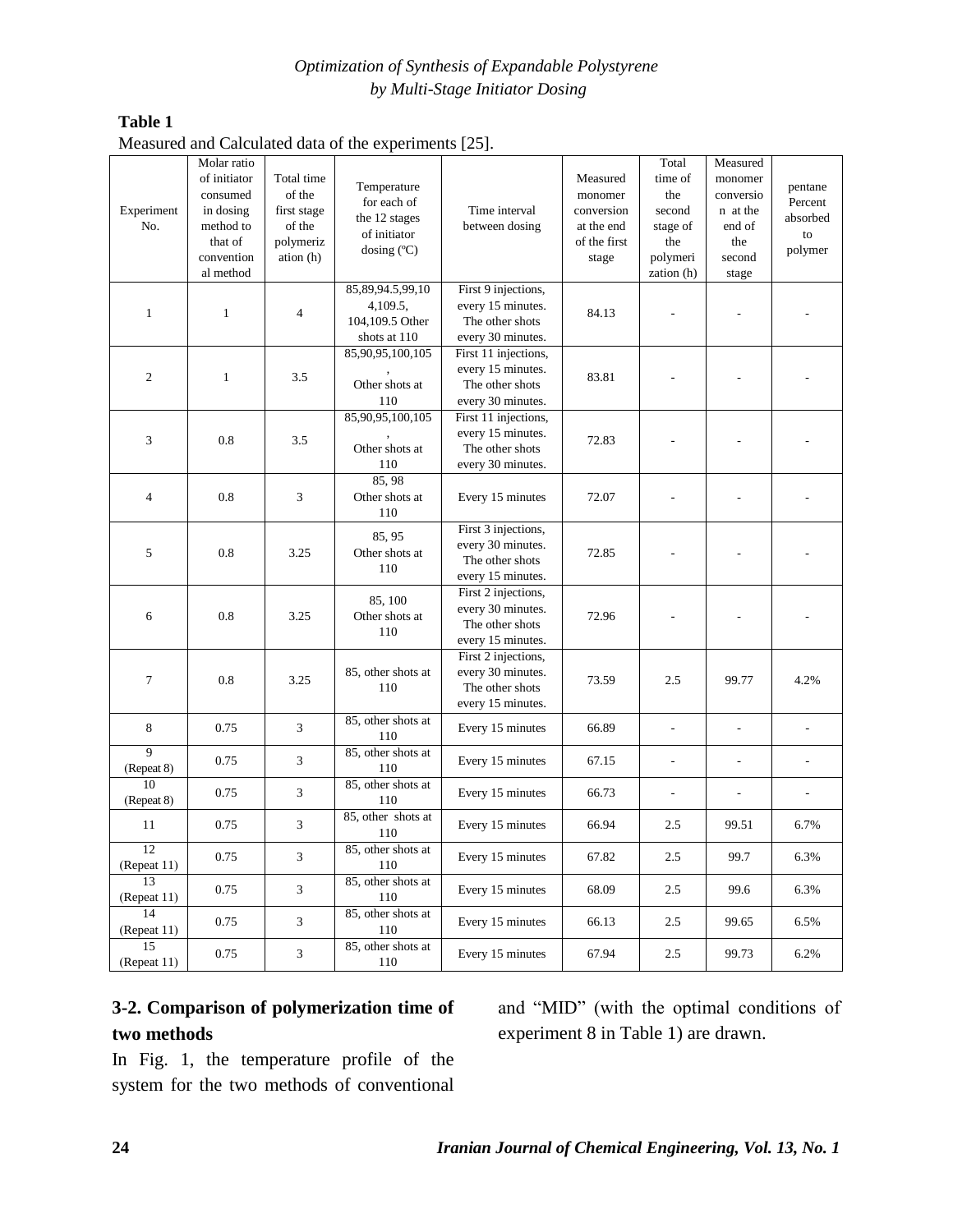

**Figure 1.** Temperature profile of the system for conventional and optimal dosing methods [25].

According to Fig. 1, the total time of the process in conventional and MID processes is 13 and 8 hours respectively. In other words, MID polymerization has led to 5 hours reduction in total time of the polymerization process. This reduction in time is due to the following reasons:

1) At the beginning of the MID process, there is no initiator in the reactor up to  $85^{\circ}$ C, thus the temperature can be increased very quickly. Therefore, the total time is reduced about 1 h.

2) First stage of the polymerization of the conventional method is done at  $9^{\circ}$ C and within 4 hours whereas this stage is done at 11°C in the MID process, requiring only 3 hours, which shortens the process by another 60 minutes.

3) At the beginning of the second stage of the conventional process, the temperature is increased from  $85^{\circ}$ C to  $120^{\circ}$ C which takes 1 hour. But in the MID process, temperature is increased from  $110^{\circ}$ C to  $120^{\circ}$ C requiring only half an hour.

4) The second stage of the conventional process continues for 5 h whereas in the MID process, this stage lasts only 2.5 h due to the higher amount of monomer conversion at the end of the first stage, resulting in 2.5 h of time saving.

On the whole, the MID process leads to 5 hours reduction in the total time of the polymerization process (about 40%) which is synonymous with increasing the production capacity of a manufacturing unit without any requirement to install new equipment [25].

### **3-3. A comparison of system consistency control type in two methods**

In the conventional process for the production of expandable polystyrene, the most sensitive stage is the first polymerization stage. In this stage, phase separation threatens the process. First stage polymerization takes 4 h. Equilibrium exists between formation and deformation of polymer beads that overtime will shift towards higher diameter beads, which is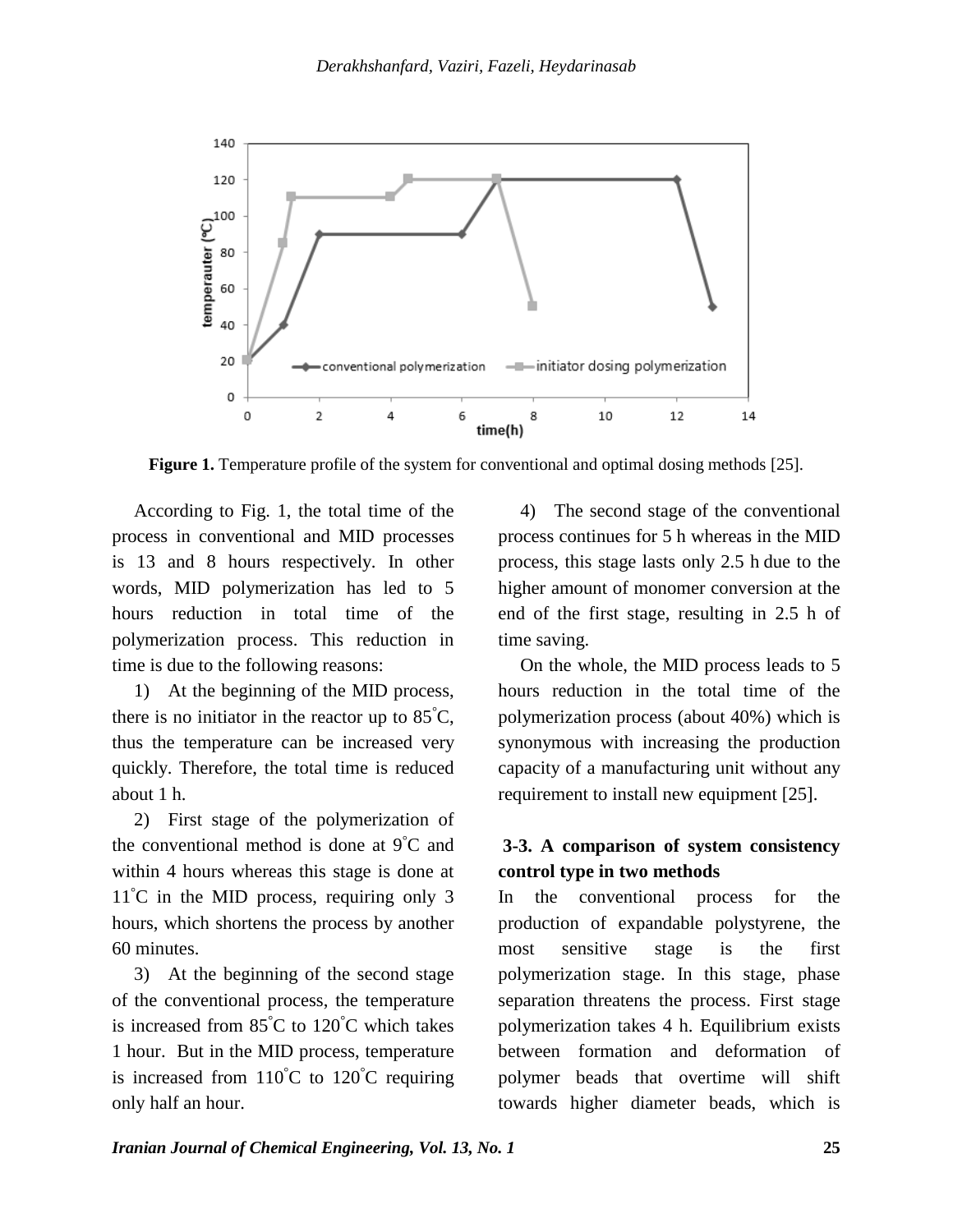undesirable. Therefore, frequent sampling and control of these phenomena is needed. In the MID process, this problem does not occur, as the initiator is dosed into the system gradually and is not all present in the system at the outset of the process. Therefore, the polymerization rate is controlled and the risk of formation of gel or phase separation does not exist. Thus continual monitoring is no longer required, resulting in a simpler, more robust process.

# **3-4. Comparison of the amount of initiator utilized in the two methods**

Consumption of the initiator in the MID process is 25% less than the common method. Reduction of the consumption of benzoyl peroxide is significant, as it is an economic advantage and also results in a higher purity and a "greener" product

# **3-5. Comparison of molecular characteristics of the samples**

In order to compare the molecular characteristics of the samples, number and average molecular weight and polydispersity of the sample obtained from dosing method with the optimal conditions (experiment 8 in Table 1) and the sample obtained from the conventional method are measured by GPC. The elugram of the samples are shown in Fig. 2 and the average molecular weights are brought in Table 2 [25].



**Figure 2.** Elugram of the samples obtained from the conventional and dosing methods [25].

**Table 2**

Comparison of the molecular characteristics of the samples.

| Polymerization method | $M_w$ (g/mol)     | $M_n$ (g/mol)     | PDI |
|-----------------------|-------------------|-------------------|-----|
| Conventional          | $2.5282\times105$ | $1.0559\times105$ | 2.4 |
| Dosing method         | $2.9591\times105$ | $1.0526\times105$ | 2.8 |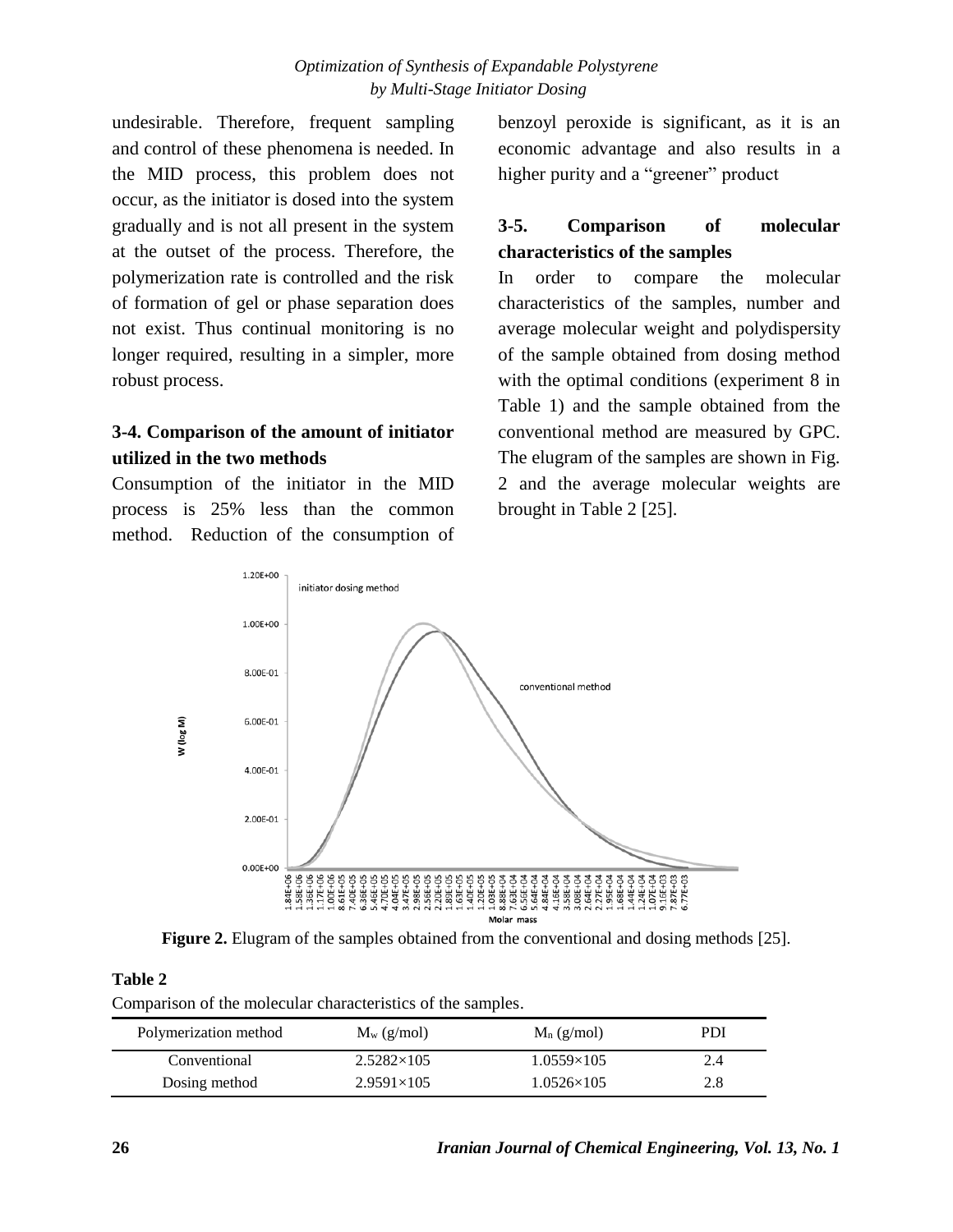According to the obtained results, the molecular characteristics of the samples of two methods are nearly the same.

# **3-6. Comparison of the residual monomer in samples resulting from the two methods**

It may be expected that shorter polymerization time should result in an increase in the residual monomer concentration and the resulting health and environmental concerns. GC analysis was carried out on typical samples from both processes to compare the amount of residual monomer. The results reflected in Table 3 show that the concentration of residual monomer remains constant (within the experimental error) between the two processes. This is, at least partially, due to the fact that in the initiator dosing method, first stage polymerization is carried out at higher temperatures, resulting in higher polymerization rates.

#### **Table 3**

Comparison of residual monomer percentage in samples resulting from both methods [25].

| Polymerization method residual monomer % |                   |
|------------------------------------------|-------------------|
| Conventional                             | $0.360 \pm 0.037$ |
| MID                                      | $0.362 \pm 0.039$ |

# **3-7. Comparison of pentane absorbed in samples resulting from both methods**

Average and standard deviation of pentane concentration from 5 different batch products using GC analysis is reflected in Table 4. The initiator dosing method results in higher pentane concentration. A higher pentane concentration is considered an advantage if it produces a foam with regular cell structure and uniform cell size distribution. Thus microscopic analysis of the cell structure is required.

#### **Table 4**

Comparison of the percentage of pentane absorbed in samples resulting from the two methods.

| Polymerization method | Pentane Concentration (wt%) |
|-----------------------|-----------------------------|
| Conventional          | $5.3 \pm 0.08$              |
| <b>MID</b>            | $6.4 \pm 0.09$              |

### **3-8. Comparison of cell structure of beads resulted from the two methods**

The cell structure of both products was studied under a light microscope at 150 times magnification. Figures 3 and 4 are typical snapshots of the two products. The cell structure is largely the same, and

uniform in both samples. The average cell size is larger in the product of MID process, due to higher absorption of pentane. These conclusions are also supported by the results of mechanical property analysis.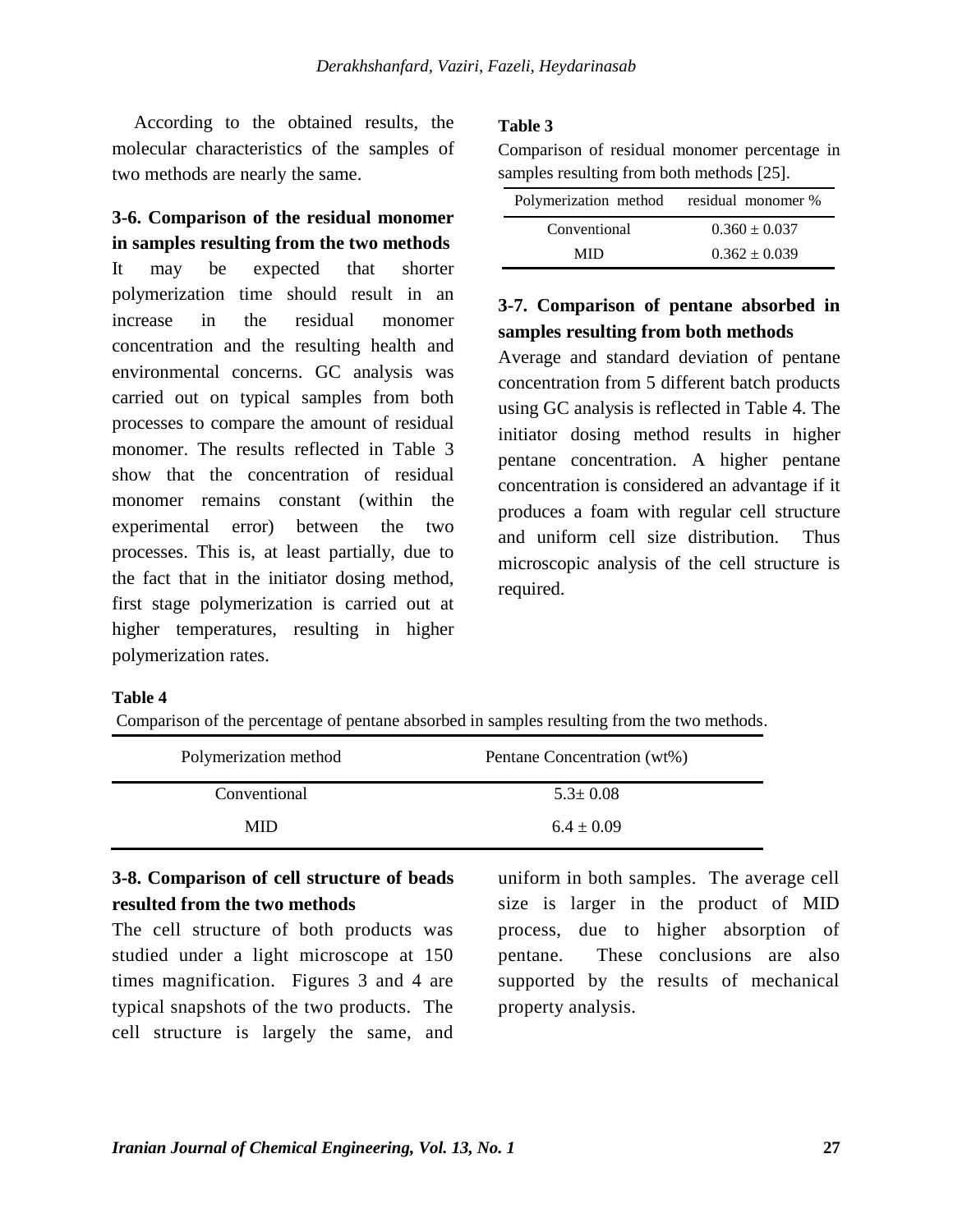*Optimization of Synthesis of Expandable Polystyrene by Multi-Stage Initiator Dosing*



**Figure 3.** Microscopic image of EPS produced using the conventional method (150X magnification).



**Figure 4.** Microscopic image of EPS produced using MID (150X magnification).

# **3-9. Comparison of the distribution of sizes of beads resulted from the two methods**

Figure 5 summarizes the results for both

different batches. MID results in a narrower distribution of grain sizes and larger population in the desirable range of 0.7 to 1 millimeter.



**Figure 5.** Comparison of EPS grain size distribution from both methods.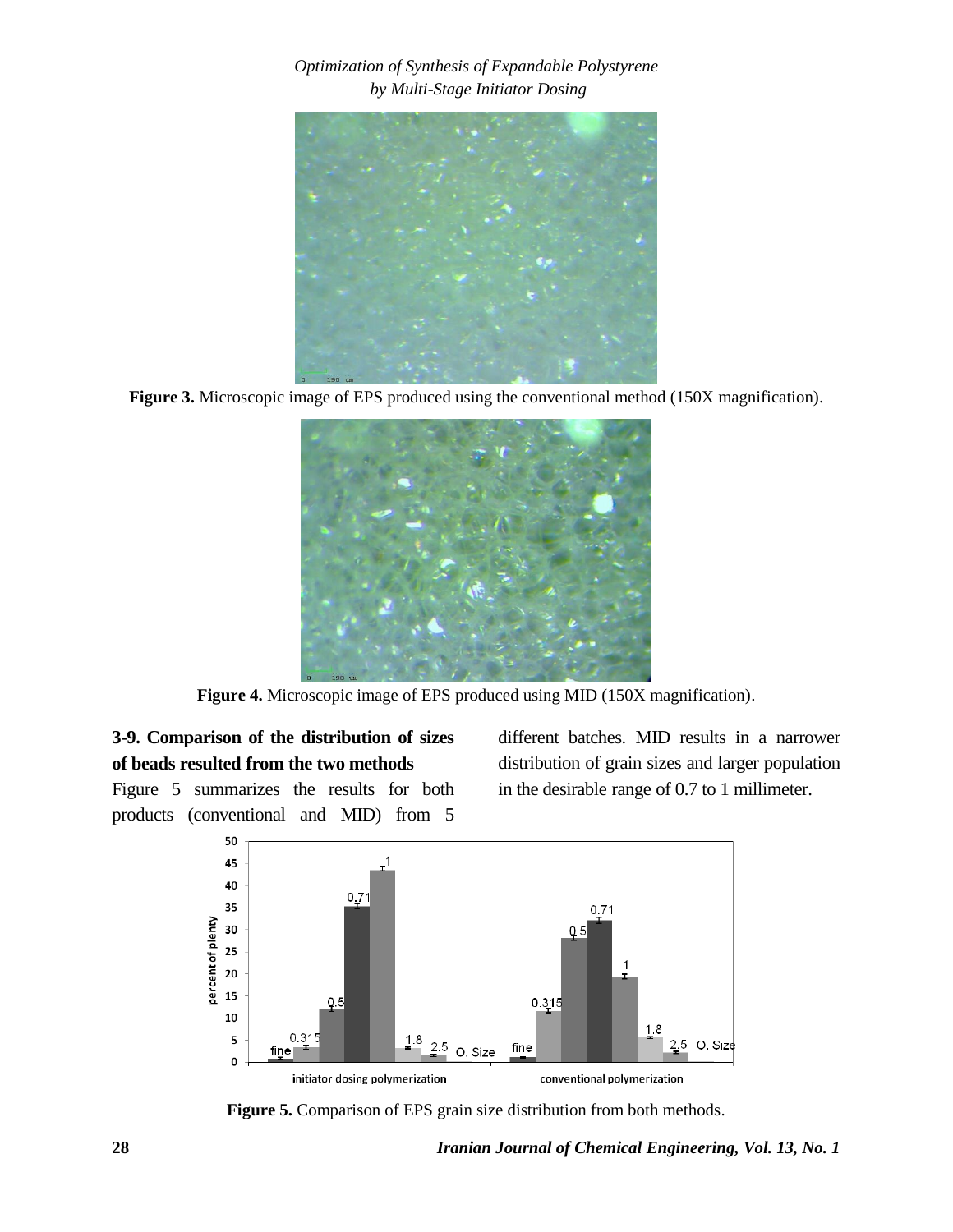### **3-10. Comparison of mechanical characteristics**

blocks supplied were compared with pressure test of ASTM 1621 standard. The results are reflected in Fig. 6.

To study the mechanical characteristics of produced EPS using the two methods, the



**Figure 6.** Pressure test results obtained by both methods for blocks made from EPS.

Values obtained for Young's modulus, compressive strength and minimum compressive resistance are compared in Table 5. The Young's modulus shows a slight decrease, perhaps as a result of higher pentane content in the product from the MID process. Both compressive strength and minimum compressive resistance show significant increases, which are desirable in most applications where EPS is used.

#### **Table 5**

Young's modulus, compressive strength and minimum compressive resistance.

| Polymerization method | Young 's modulus<br>MPa | Compressive strength<br>(at 10% strain) MPa | Minimum compressive resistance<br>MPa |
|-----------------------|-------------------------|---------------------------------------------|---------------------------------------|
| Conventional          | 2.3                     | 0.30                                        | 0.041                                 |
| <b>MID</b>            | 2.1                     | 0.35                                        | 0.047                                 |
| change $%$            | $-8.7\%$                | $+16.6%$                                    | $+14.63$                              |

Overall, it can be concluded that MID can produce a comparable product to the conventional method through a significantly easier and more robust process with

considerably reduced batch time. More efficient use of the initiators in the MID process results in less residual material in the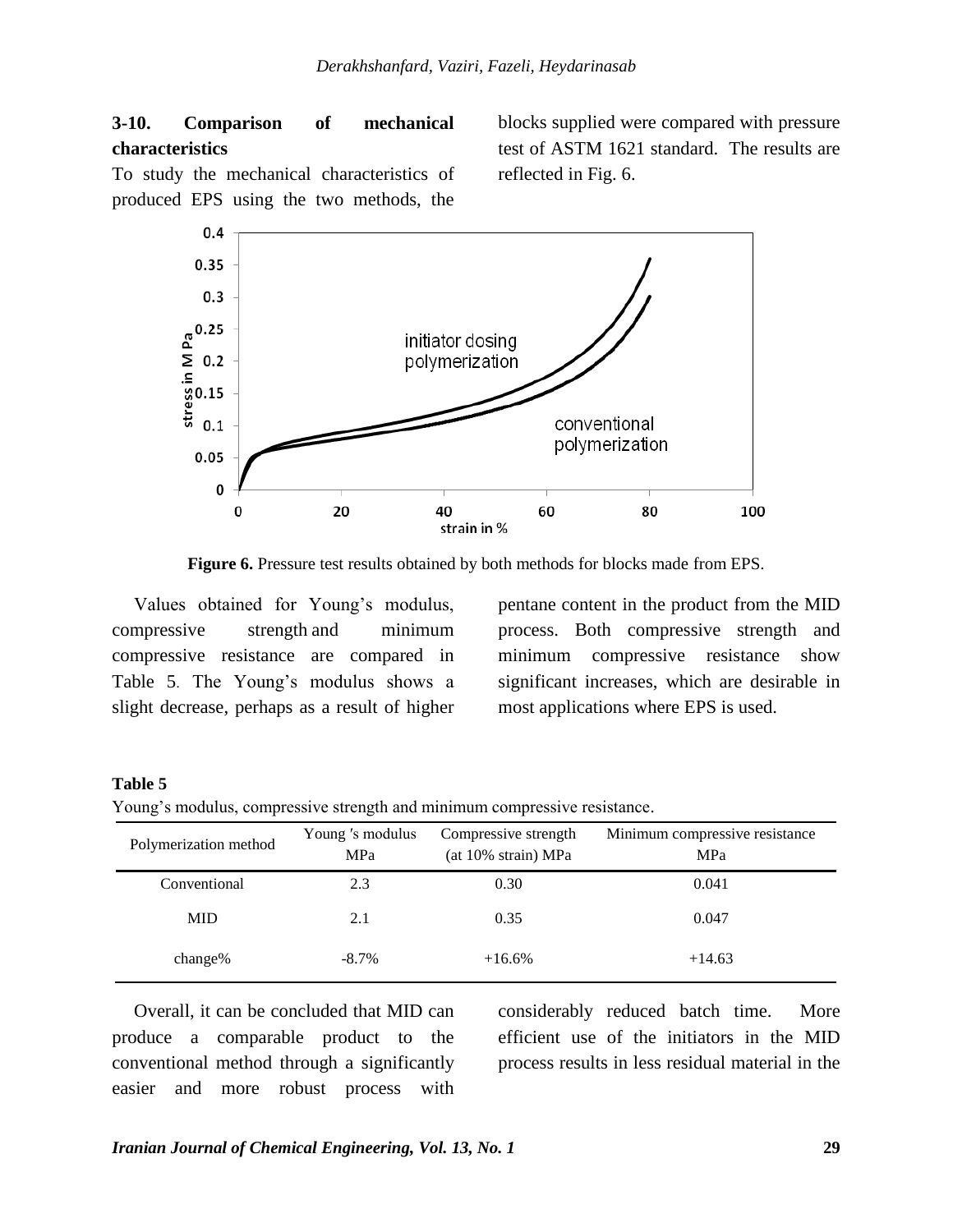final product, making it healthier and more environmentally friendly.

### **4. Conclusions**

1. It is shown that by using an initiator dosing method significant savings in polymerization times can be achieved while keeping the quality of the product largely unchanged and without major changes to the equipment

2. Initiator dosing results in better control of the polymerization process and better control of the rate of polymerization, resulting in lower occurrences of in this conditions.

3. Under optimum initiator dosing method conditions, 25% less initiator is consumed.

4. Tests show that absorbed pentane will increase, resulting in higher expansion ratio.

5. Residual monomer remained constant between the two methods.

6. Polymer blocks made from both methods exhibit similar mechanical properties.

7. Regarding the results of the molecular characteristics analysis and pentane absorption measurement, it was found that the initiator dosing method had no significant effect on the average molecular weights of the sample but increased the pentane absorption in the product

#### **Acknowledgement**

The authors would like to thank Mr. Nasser Harathi and Tabriz Petrochemical Company for their generous contribution to this work.

- [1] Dowding, P. and Vincent, B., "Suspension polymerization to form polymer beads", *Colloid Surface A.,* **161** (7), 259 (2000).
- [2] Lenzi, M. Silva, F. and Lima E *et al*., "Semi-batch styrene suspension polymerization processes", *J. Appl. Polym. Sci.,* **89** (17), 3021 (2003).
- [3] Yuan, H. Kalfas, G. and Ray, W., "Suspension polymerization", *J. Macromol. Sci-rev.,* **2** (84), 215 (1999).
- [4] Kajimura, M. and Kaisha, S., US Pat. 4303757, (1981).
- [5] Nikfarjam, N. Qazvini, N. T. and Deng, Y., "Cross-linked starch nanoparticles stabilized Pickering emulsion polymerization of styrene in w/o/w system", *Colloid. Polym. Sci.,* **292** (13), 599 (2013).
- [6] Pascal, N. and Jacques, C. US Pat. 012798, (2011).
- [7] Shaghaghi, S. and Mahdavian, A. R., "The Effect of Sodium Dodecyl Benzene Sulfonate on Particle Size in Suspension Polymerization of Styrene", *Polym-Plast. Technol.,* **45** (16), 109 (2006).
- [8] Herman, H. A. Enschede, O. and Bart, F. et al, US Pat. 069983, (2011).
- [9] Scheirs, J. and Priddy, D. Modern Styrenic Polymers. Wiley Series in polymer science, England (2003).
- [10] Boevenbrink, H. G. and Hoogesteger, F. J. US Pat. 0111529 A1, (2006).

#### **References**